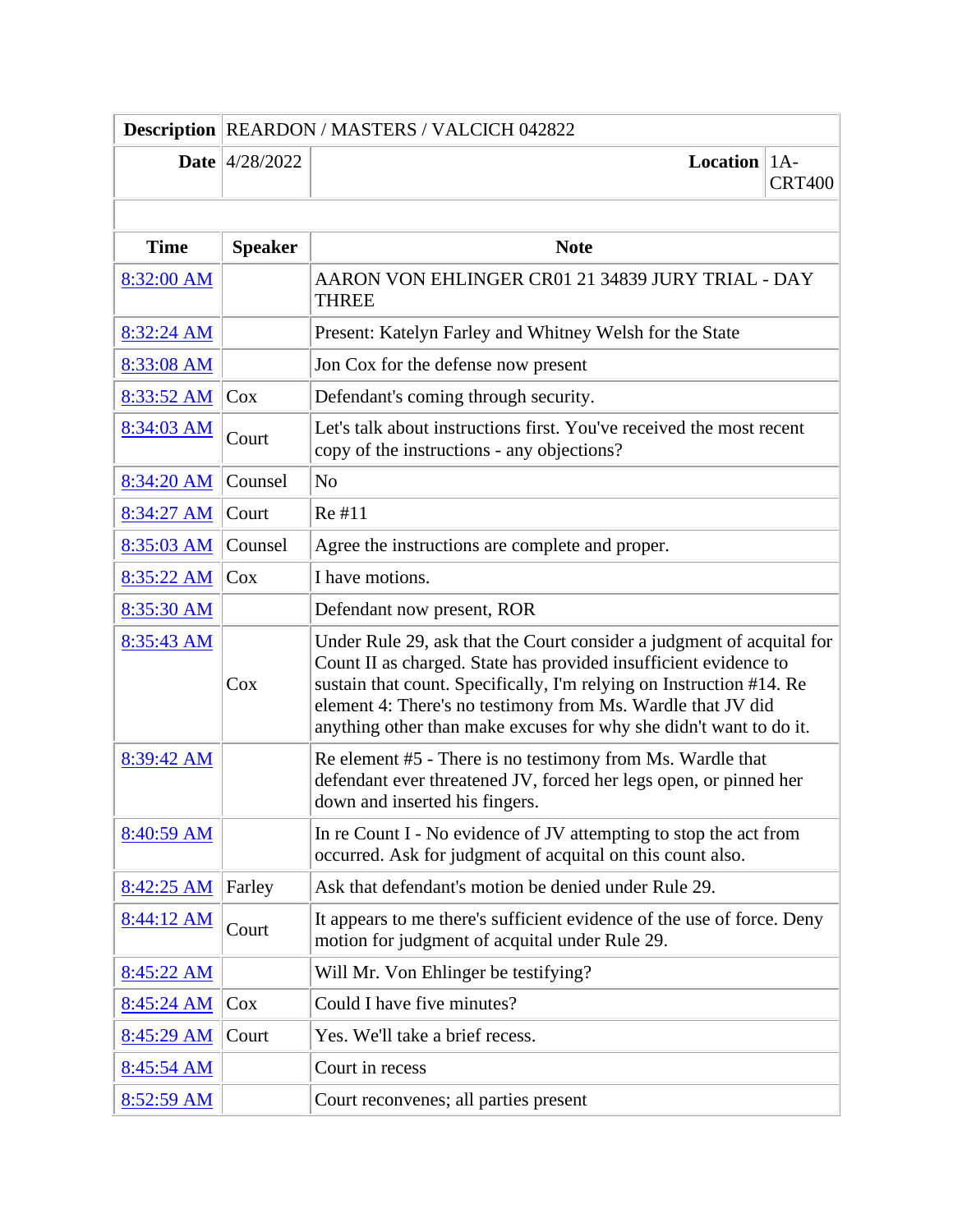| 8:53:01 AM   | Cox    | Ask the Court to lay on the record defendant's rights whether he<br>testifies or not.                                                                                                                                                                                                                                                                                                                                                                                                                                                                                                                                                                                                                                                                                                  |
|--------------|--------|----------------------------------------------------------------------------------------------------------------------------------------------------------------------------------------------------------------------------------------------------------------------------------------------------------------------------------------------------------------------------------------------------------------------------------------------------------------------------------------------------------------------------------------------------------------------------------------------------------------------------------------------------------------------------------------------------------------------------------------------------------------------------------------|
| 8:53:19 AM   | Court  | Advise defendant of his rights re testifying.                                                                                                                                                                                                                                                                                                                                                                                                                                                                                                                                                                                                                                                                                                                                          |
| 8:53:58 AM   |        | Defendant I understand those rights. I choose to testify.                                                                                                                                                                                                                                                                                                                                                                                                                                                                                                                                                                                                                                                                                                                              |
| 8:54:12 AM   | Court  | Then I will omit Instruction #16 from the final group. Anything else<br>to take up?                                                                                                                                                                                                                                                                                                                                                                                                                                                                                                                                                                                                                                                                                                    |
| 8:54:36 AM   | $\cos$ | N <sub>o</sub>                                                                                                                                                                                                                                                                                                                                                                                                                                                                                                                                                                                                                                                                                                                                                                         |
| 8:54:38 AM   | Farley | At the beginning of trial, there were two areas that it was indicaed<br>we would not be going into. One is JV having a child, and I wanted<br>to be sure that there would be no testimony concerning that.<br>Additionally, in opening Mr. Cox went into some detal about<br>conversations or things JV said. Those are hearsay and should not be<br>allowed in. Also, as Mr. Cox has indicated that some statements have<br>an effect on the listerner, the effects of anything JV said after the fact<br>are not relevant and the effect they had on Mr. Von Ehlinger can<br>have no effect on the issues of consent or anything before the Court.<br>State wants an order prohibiting Mr. Cox from asking any questions<br>that elicit any hearsay statements of JV from defendant. |
| 8:56:03 AM   | Cox    | Response                                                                                                                                                                                                                                                                                                                                                                                                                                                                                                                                                                                                                                                                                                                                                                               |
| 8:56:50 AM   | court  | Not sure at this point how I'd make a blind ruling. I will agree with<br>the State that there should be no mention of JV having a daughter.<br>And there should be no questions or references to JV's attempted<br>testimony in trial yesterday.                                                                                                                                                                                                                                                                                                                                                                                                                                                                                                                                       |
| 8:57:33 AM   |        | Direct defendant that he may not incidentally mention that in<br>testimony.                                                                                                                                                                                                                                                                                                                                                                                                                                                                                                                                                                                                                                                                                                            |
| 8:57:51 AM   | $\cos$ | Yesterday Ms. Farley had Det. Joseph review a set of text messages.                                                                                                                                                                                                                                                                                                                                                                                                                                                                                                                                                                                                                                                                                                                    |
| 8:58:25 AM   | Court  | They're marked as Ex. 4.                                                                                                                                                                                                                                                                                                                                                                                                                                                                                                                                                                                                                                                                                                                                                               |
| 8:58:30 AM   | Cox    | I might today attempt to introduce those.                                                                                                                                                                                                                                                                                                                                                                                                                                                                                                                                                                                                                                                                                                                                              |
| 8:58:37 AM   | Farley | He would be attempting to introduce hearsay statements from JV.                                                                                                                                                                                                                                                                                                                                                                                                                                                                                                                                                                                                                                                                                                                        |
| 8:58:58 AM   | Cox    | Ask the Court to review those messages - I don't think there's<br>anything objectionable in there.                                                                                                                                                                                                                                                                                                                                                                                                                                                                                                                                                                                                                                                                                     |
| 9:00:03 AM   | Court  | //reviews Ex. $4$ //                                                                                                                                                                                                                                                                                                                                                                                                                                                                                                                                                                                                                                                                                                                                                                   |
| 9:01:16 AM   | $\cos$ | I think they're relevant because the State is using the argument in her<br>case that there was an element of control. Those text messages show<br>otherwise.                                                                                                                                                                                                                                                                                                                                                                                                                                                                                                                                                                                                                           |
| $9:02:09$ AM |        | It may be appropriate to redact                                                                                                                                                                                                                                                                                                                                                                                                                                                                                                                                                                                                                                                                                                                                                        |
| 9:02:14 AM   | Court  | If you want the entire text stream, the entire text stream would come<br>in.                                                                                                                                                                                                                                                                                                                                                                                                                                                                                                                                                                                                                                                                                                           |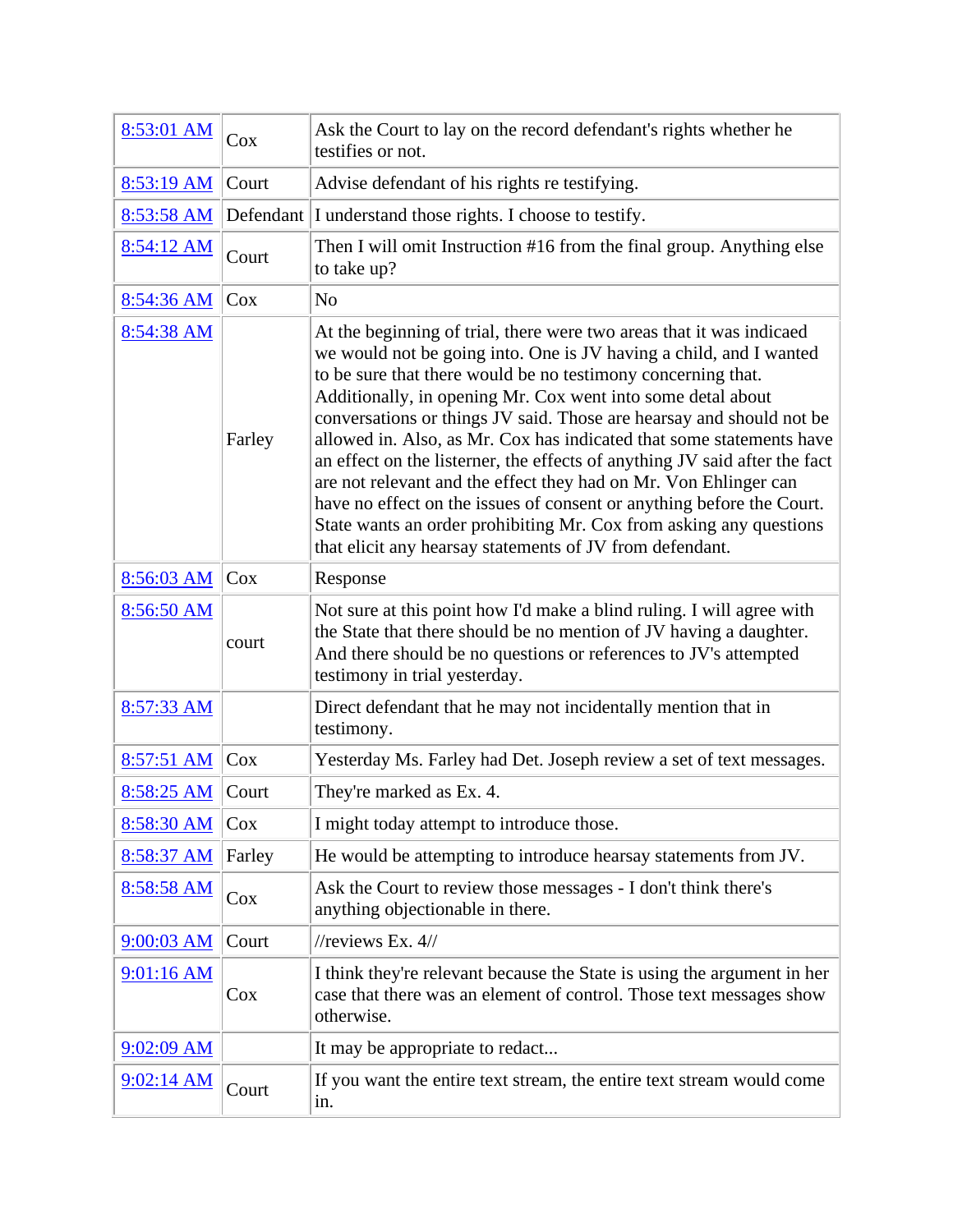| 9:02:32 AM         | Farley  | Again, Mr. Cox can argue they're relevant but he cannot lay the<br>foundation needed to get them in.                                                                                                                                                   |
|--------------------|---------|--------------------------------------------------------------------------------------------------------------------------------------------------------------------------------------------------------------------------------------------------------|
| $9:03:24$ AM       | Cox     | I'd be willing to redact Thursday at 6:58, if that's what she's<br>concerned about.                                                                                                                                                                    |
| 9:03:48 AM         | Farley  | My concern is that trials are governed by the rules of evidence.                                                                                                                                                                                       |
| 9:04:22 AM         | $\cos$  | Ms. Farley has laid part of the foundation; defendant just needs to<br>further lay the foundation as these being the true content of the texts<br>between him and JV.                                                                                  |
| 9:05:27 AM         |         | They're not being offered for the truth of what's being said, but just<br>to show that she's the one that initiated contact, she's the one that<br>asked him to meet her outside, that she was just coming by to bug<br>him. It's all just contextual. |
| 9:07:24 AM         | Court   | At this point I'm not going to admit Ex. 4. If you can establish<br>relevancy -                                                                                                                                                                        |
| 9:07:38 AM         | Cox     | They're not being offered for the proof of the truth of these<br>conversations, simply that they happened.                                                                                                                                             |
| $9:07:55$ AM       | Court   | Won't admit it now. If you lay the foundation that they are relevant<br>during his testimony, then I will consider it. But if 4 comes in, it's<br>coming in in its entirety.                                                                           |
| 9:09:36 AM         | Counsel | Nothing else.                                                                                                                                                                                                                                          |
| 9:10:52 AM         |         | Jury reconvenes; all present                                                                                                                                                                                                                           |
| 9:11:17 AM         | Court   | State rested yesterday. Mr. Cox, do you have evidence to present?                                                                                                                                                                                      |
| 9:11:22 AM         | Cox     | Yes. Call defense's first witness.                                                                                                                                                                                                                     |
| $9:11:27$ AM       |         | Aaron Von Ehlinger (defendant) sworn; direct examination begins.                                                                                                                                                                                       |
| 9:14:46 AM         | Farley  | Objection (non-responsive)                                                                                                                                                                                                                             |
| $9:14:53$ AM Court |         | Sustained                                                                                                                                                                                                                                              |
| 9:18:01 AM         | Farley  | Objection (non-responsive)                                                                                                                                                                                                                             |
| 9:18:03 AM         | Court   | Directs defendant to answer just the question asked.                                                                                                                                                                                                   |
| 9:18:09 AM         | Farley  | Objection                                                                                                                                                                                                                                              |
| 9:18:11 AM         | Court   | You may ask a specific question, Mr. Cox.                                                                                                                                                                                                              |
| 9:18:59 AM         | Farley  | Objection (non-responsive)                                                                                                                                                                                                                             |
| 9:19:06 AM         | Court   | I'll allow it briefly.                                                                                                                                                                                                                                 |
| 9:22:18 AM         | Farley  | Objection (hearsay)                                                                                                                                                                                                                                    |
| $9:22:20$ AM       | Court   | Overruled.                                                                                                                                                                                                                                             |
| 9:25:18 AM         | Farley  | Objection (speculation)                                                                                                                                                                                                                                |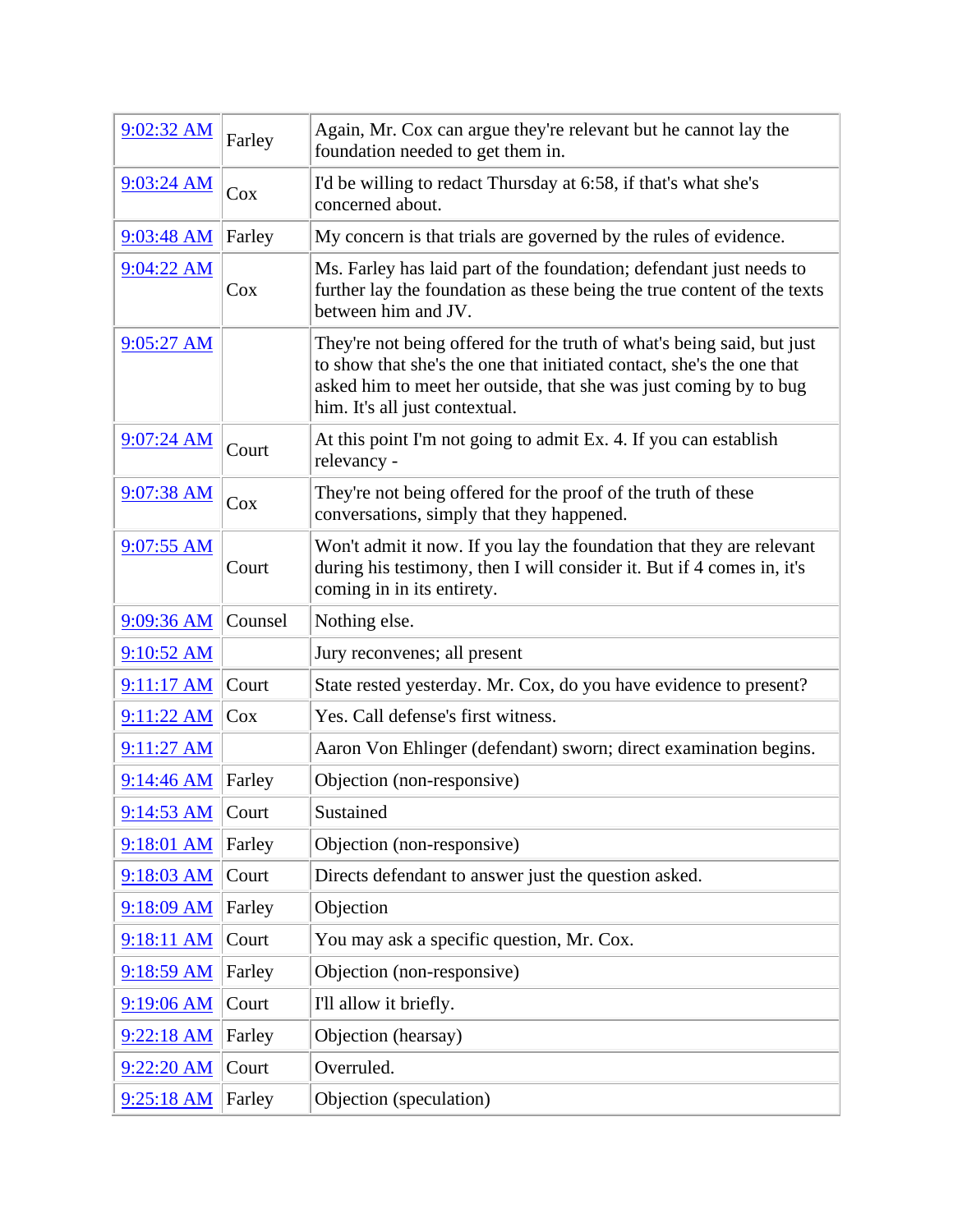| 9:25:18 AM   | Court  | Sustained                                                   |
|--------------|--------|-------------------------------------------------------------|
| $9:27:51$ AM | Farley | Objection (non-responsive)                                  |
| 9:27:52 AM   | Court  | Sustained                                                   |
| 9:28:29 AM   | Farley | Objection (relevancy)                                       |
| 9:28:38 AM   | Court  | I'll allow it.                                              |
| 9:28:47 AM   |        | //side bar//                                                |
| 9:29:30 AM   | Court  | The objection is sustained.                                 |
| 9:30:29 AM   | Farley | Objection (non-responsive)                                  |
| $9:30:39$ AM | Court  | I'm going to allow it in this context.                      |
| 9:32:54 AM   | Farley | Objection (leading)                                         |
| 9:32:55 AM   | Court  | It is to pin down the memory, so I'll allow it.             |
| 9:33:12 AM   | Farley | Objection (leading)                                         |
| 9:33:13 AM   | Court  | That is leading.                                            |
| $9:33:51$ AM | Court  | I'll allow his memory to be refreshed.                      |
| $9:34:03$ AM | Farley | Objection (needs to be a foundational question asked first) |
| 9:34:11 AM   | Court  | You understand how this works, Mr. Cox.                     |
| 9:34:52 AM   | Farley | Objection (hearsay)                                         |
| 9:34:57 AM   | Cox    | Directs witness that he can't say what JV said.             |
| 9:38:39 AM   | Farley | Objection (non-responsive)                                  |
| 9:38:40 AM   | Court  | Yes                                                         |
| $9:39:47$ AM | Farley | Objection (speculation)                                     |
| 9:39:48 AM   | Court  | Overruled                                                   |
| 9:44:43 AM   | Farley | Objection (we haven't got to that part yet)                 |
| 9:44:44 AM   | Court  | Overruled                                                   |
| 9:46:55 AM   | Farley | Objection (relevance)                                       |
| 9:46:56 AM   | Court  | Sustained                                                   |
| 9:47:00 AM   | Cox    | Response                                                    |
| 9:47:07 AM   | Court  | Sustained                                                   |
| $9:53:01$ AM | Farley | Objection (relevance). Move to strike.                      |
| 9:53:05 AM   | Court  | Overruled                                                   |
| 9:54:33 AM   | Farley | Objection (non-responsive, well beyond the scope)           |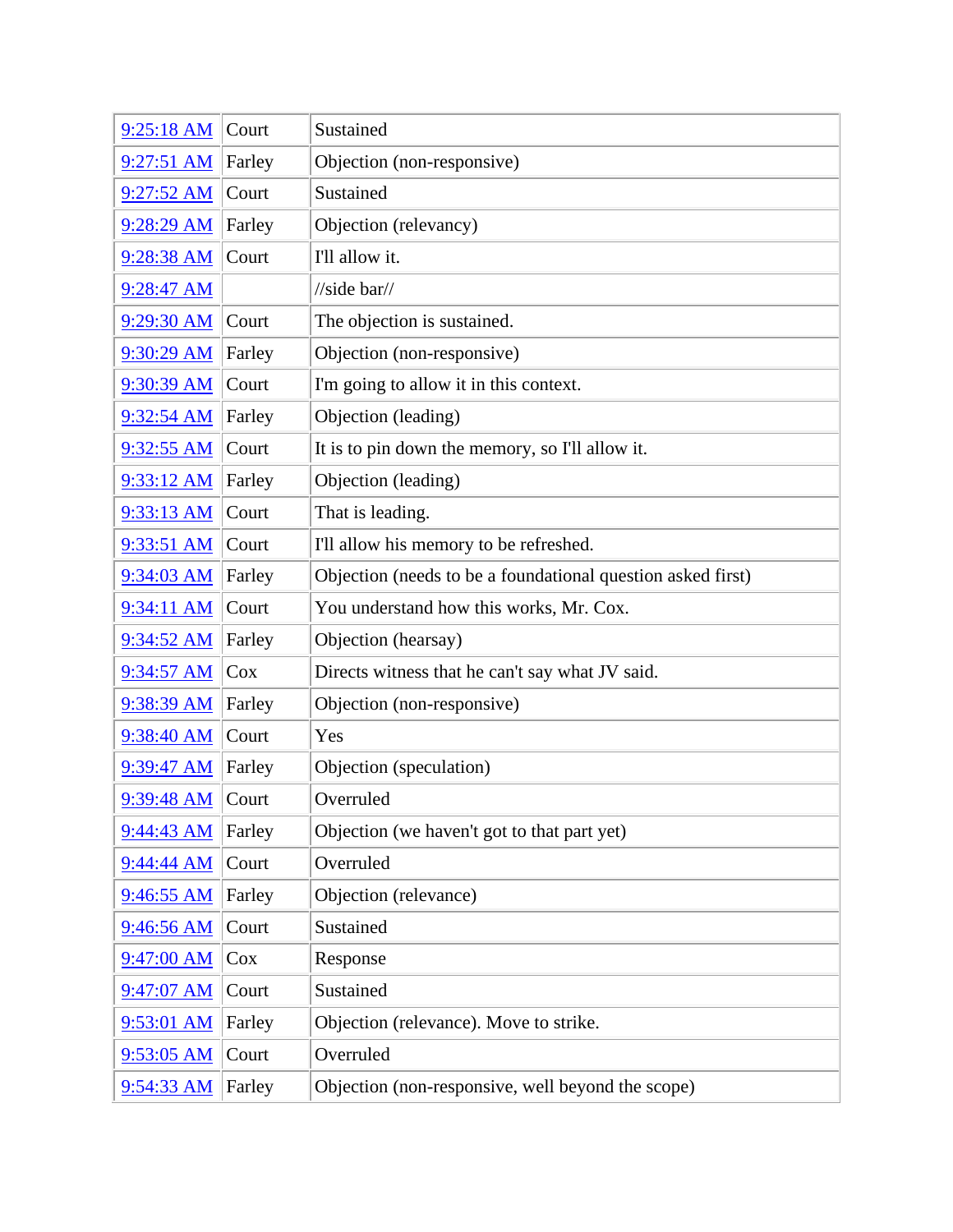| 9:54:39 AM            | $\cos$ | Response                                                                                                                                                                                                                                      |
|-----------------------|--------|-----------------------------------------------------------------------------------------------------------------------------------------------------------------------------------------------------------------------------------------------|
| 9:54:41 AM            | Court  | Overruled                                                                                                                                                                                                                                     |
| 10:00:21<br><b>AM</b> | Farley | Begins cross-examination.                                                                                                                                                                                                                     |
| 10:05:17<br><b>AM</b> | Cox    | Objection (relevancy)                                                                                                                                                                                                                         |
| 10:05:18<br><b>AM</b> | Court  | Overruled                                                                                                                                                                                                                                     |
| 10:06:40<br>AM        | Cox    | Objection (relevance)                                                                                                                                                                                                                         |
| 10:06:40<br><b>AM</b> | Farley | Response                                                                                                                                                                                                                                      |
| 10:06:48<br><b>AM</b> | Court  | Overruled                                                                                                                                                                                                                                     |
| 10:07:06<br><b>AM</b> | $\cos$ | Objection (relevance)                                                                                                                                                                                                                         |
| 10:07:07<br><b>AM</b> | Court  | Overruled                                                                                                                                                                                                                                     |
| 10:09:40<br><b>AM</b> | Cox    | Objection (speculation)                                                                                                                                                                                                                       |
| 10:09:42<br><b>AM</b> | Court  | Sustained                                                                                                                                                                                                                                     |
| 10:09:48<br>AM        | Farley | Response                                                                                                                                                                                                                                      |
| 10:10:08<br>AM        |        | //side bar//                                                                                                                                                                                                                                  |
| 10:14:06<br>AM        | Court  | This may take a bit longer, so I'm going to excuse the jury.<br>Admonishes jury.                                                                                                                                                              |
| 10:15:05<br><u>AM</u> | Court  | Ms. Farley, you've handed me two letters - one Bates stamped 47 and<br>continuing to Bates stamped 53, which purports to be a letter from<br>Scott McKay. The other letter is to Det. Iverson, authored by Edward<br>Dindinger on 04/03/2021. |
| 10:15:54<br>AM        |        | I understand your argument that there is a reference to JV as being an<br>intern in that letter. Not sure where you want to go with these letters.                                                                                            |
| 10:16:14<br>AM        | Farley | Response.                                                                                                                                                                                                                                     |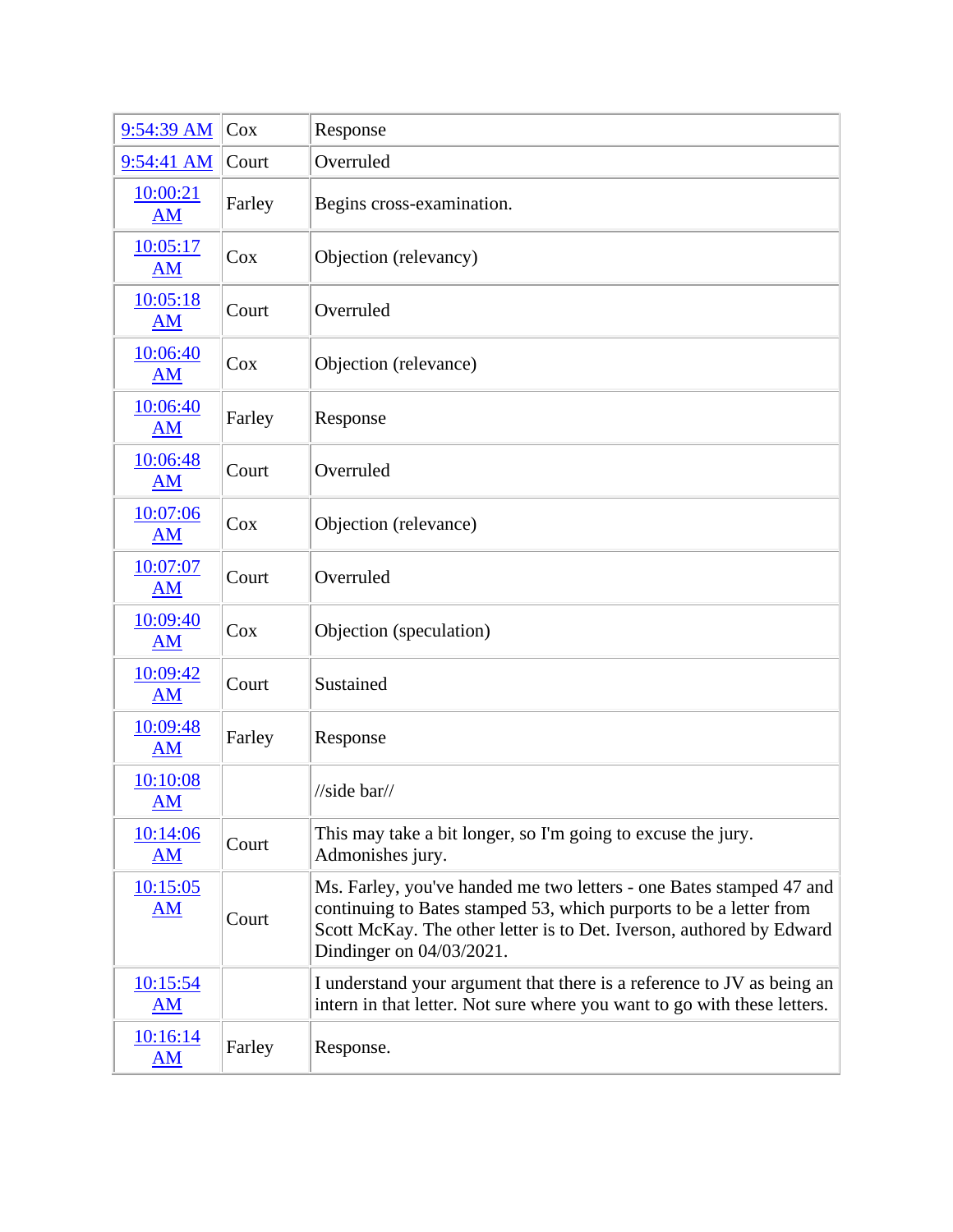| 10:18:11<br>AM                        | Cox    | Reply                                                                                                                                                                                                            |
|---------------------------------------|--------|------------------------------------------------------------------------------------------------------------------------------------------------------------------------------------------------------------------|
| 10:19:11<br>AM                        | Farley | I will not be asking that these be admitted. They're simply to gauge<br>his credibility.                                                                                                                         |
| 10:20:18<br><b>AM</b>                 | Court  | I don't see a 403 analysis coming into play. There needs to be further<br>foundation before you can ask about specific statements in the letters<br>- it would need to be done outside the presence of the jury. |
| 10:20:46<br><b>AM</b>                 | Farley | Questions witness.                                                                                                                                                                                               |
| 10:21:15<br>AM                        | $\cos$ | Objection (relevance)                                                                                                                                                                                            |
| 10:21:21<br><b>AM</b>                 | Court  | Overruled for now.                                                                                                                                                                                               |
| 10:21:40<br><b>AM</b>                 | Cox    | Objection                                                                                                                                                                                                        |
| 10:21:43<br>AM                        | Court  | I'm going to let her ask the questions. If you have an objection, just<br>state the basis.                                                                                                                       |
| 10:21:54<br>AM                        | Cox    | Attrorney-client privilege                                                                                                                                                                                       |
| 10:22:13<br>AM                        | Cox    | Attorney-client privilege                                                                                                                                                                                        |
| 10:22:16<br>AM                        | Court  | If the answer is yes, it is specifically outside privilege.                                                                                                                                                      |
| 10:23:35<br><b>AM</b>                 | Farley | Believe that is sufficient foundation.                                                                                                                                                                           |
| 10:23:43<br><u>AM</u>                 | Court  | Let's take five minutes before we bring the jury back.                                                                                                                                                           |
| 10:23:54<br>AM                        |        | Admonishes witness.                                                                                                                                                                                              |
| 10:24:02<br>$\mathbf{A}\mathbf{M}$    |        | Court in recess                                                                                                                                                                                                  |
| 10:25:32<br><b>AM</b>                 |        |                                                                                                                                                                                                                  |
| 10:32:45<br>$\underline{\mathbf{AM}}$ |        | Court reconvenes; all parties present                                                                                                                                                                            |
| 10:33:10<br>$\overline{\mathbf{AM}}$  |        | Jury reconvenes; all present                                                                                                                                                                                     |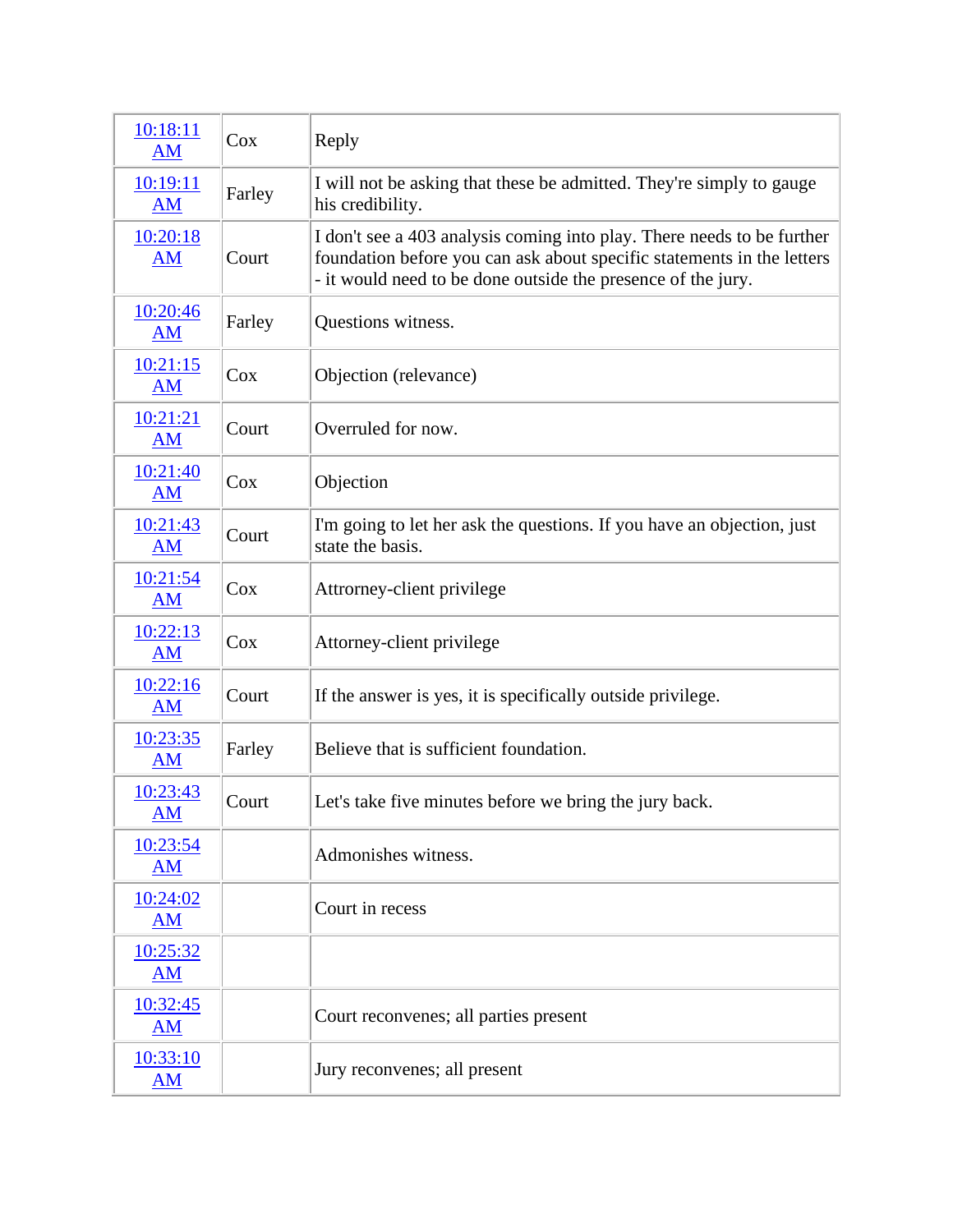| 10:34:13<br>AM                       | Farley | Continues cross-examination.                                                                    |
|--------------------------------------|--------|-------------------------------------------------------------------------------------------------|
| 10:36:44<br><b>AM</b>                | Cox    | Objection                                                                                       |
| 10:37:06<br><b>AM</b>                | Court  | Ms. Farley, rephrase the question.                                                              |
| 10:38:26<br>$\mathbf{A}\mathbf{M}$   | Cox    | Objection (facts not in evidence)                                                               |
| 10:38:36<br><b>AM</b>                | Court  | Sustained                                                                                       |
| 10:39:29<br><b>AM</b>                | $\cos$ | Objection (calls for speculation, foundation)                                                   |
| 10:39:32<br>AM                       | Court  | I heard the foundation for it, but I don't know how it's speculative.<br>Sustain the objection. |
| 10:40:22<br>$\overline{\mathbf{AM}}$ | Cox    | Let her have him answer the question.                                                           |
| 10:40:31<br>AM                       | Court  | Directs witness to just answer the question.                                                    |
| 10:41:21<br><b>AM</b>                | Cox    | Objection (argumentative, relevance)                                                            |
| 10:41:29<br>AM                       | Court  | Sustained                                                                                       |
| 10:41:35<br>AM                       | Cox    | Objection (relevance)                                                                           |
| 10:41:37<br><b>AM</b>                | Farley | Response                                                                                        |
| 10:41:44<br>AM                       | Court  | Sustained                                                                                       |
| 10:45:51<br><b>AM</b>                | Cox    | Objection (argumentative)                                                                       |
| 10:45:52<br>AM                       | Court  | Sustained                                                                                       |
| 10:54:02<br>AM                       | Cox    | Objection (argumentative)                                                                       |
| 10:54:03<br><u>AM</u>                | Court  | Sustained                                                                                       |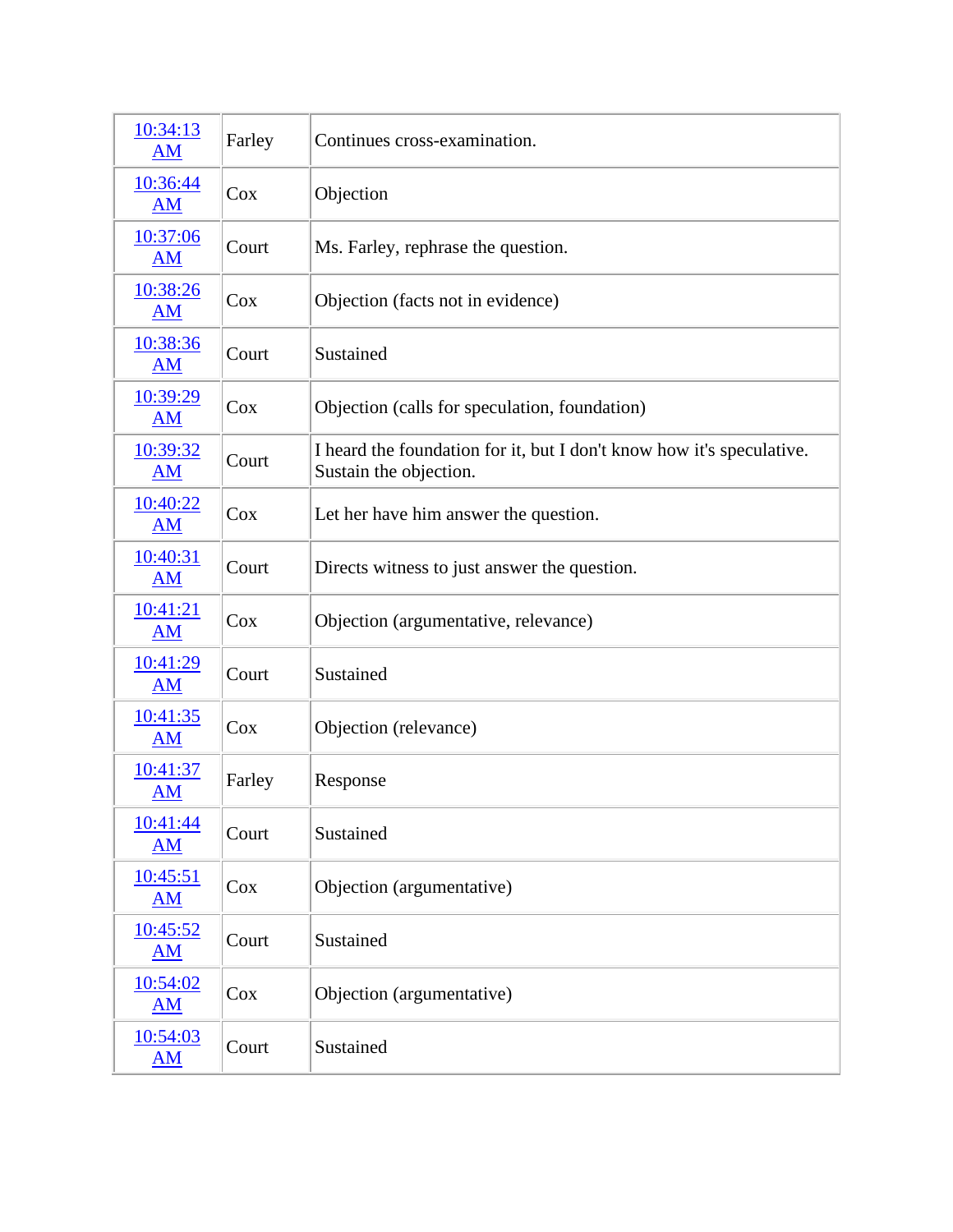| 10:54:48<br>AM                     | $\cos$ | Defendant has only testified one time.                                                           |
|------------------------------------|--------|--------------------------------------------------------------------------------------------------|
| 10:54:56<br>$\mathbf{A}\mathbf{M}$ | Court  | Fair enough. It is also fair to make clear what the witness is<br>testifying about the duration. |
| 10:56:51<br><b>AM</b>              | Cox    | Objection (argumentative)                                                                        |
| 10:56:54<br>AM                     | Court  | Susained                                                                                         |
| 10:58:07<br>AM                     | Cox    | Objection (calls for speculation, relevance)                                                     |
| 10:58:10<br>AM                     | Court  | Overruled                                                                                        |
| 10:58:42<br>AM                     | Cox    | Objection (calls for speculation)                                                                |
| 10:58:50<br>AM                     | Court  | Overruled                                                                                        |
| 10:59:27<br>AM                     | Cox    | Objection (speculation)                                                                          |
| 10:59:29<br><b>AM</b>              | Court  | There may be another way to phrase that question, Ms. Farley.                                    |
| 11:00:40<br>AM                     | Cox    | Objection (calls for speculation)                                                                |
| 11:00:43<br><b>AM</b>              | Court  | Sustained                                                                                        |
| 11:00:56<br><b>AM</b>              | $\cos$ | Objection (calls for speculation)                                                                |
| 11:00:59<br>AM                     | Court  | Again, Ms. Farley, as to the form of the question, I'm going to<br>sustain the objection.        |
| 11:01:10<br>AM                     | $\cos$ | Objection (calls for speculation)                                                                |
| 11:01:13<br>AM                     | Court  | Overruled                                                                                        |
| 11:02:54<br>AM                     | $\cos$ | Begins redirect.                                                                                 |
| 11:05:16<br><u>AM</u>              | Farley | Begins re-cross.                                                                                 |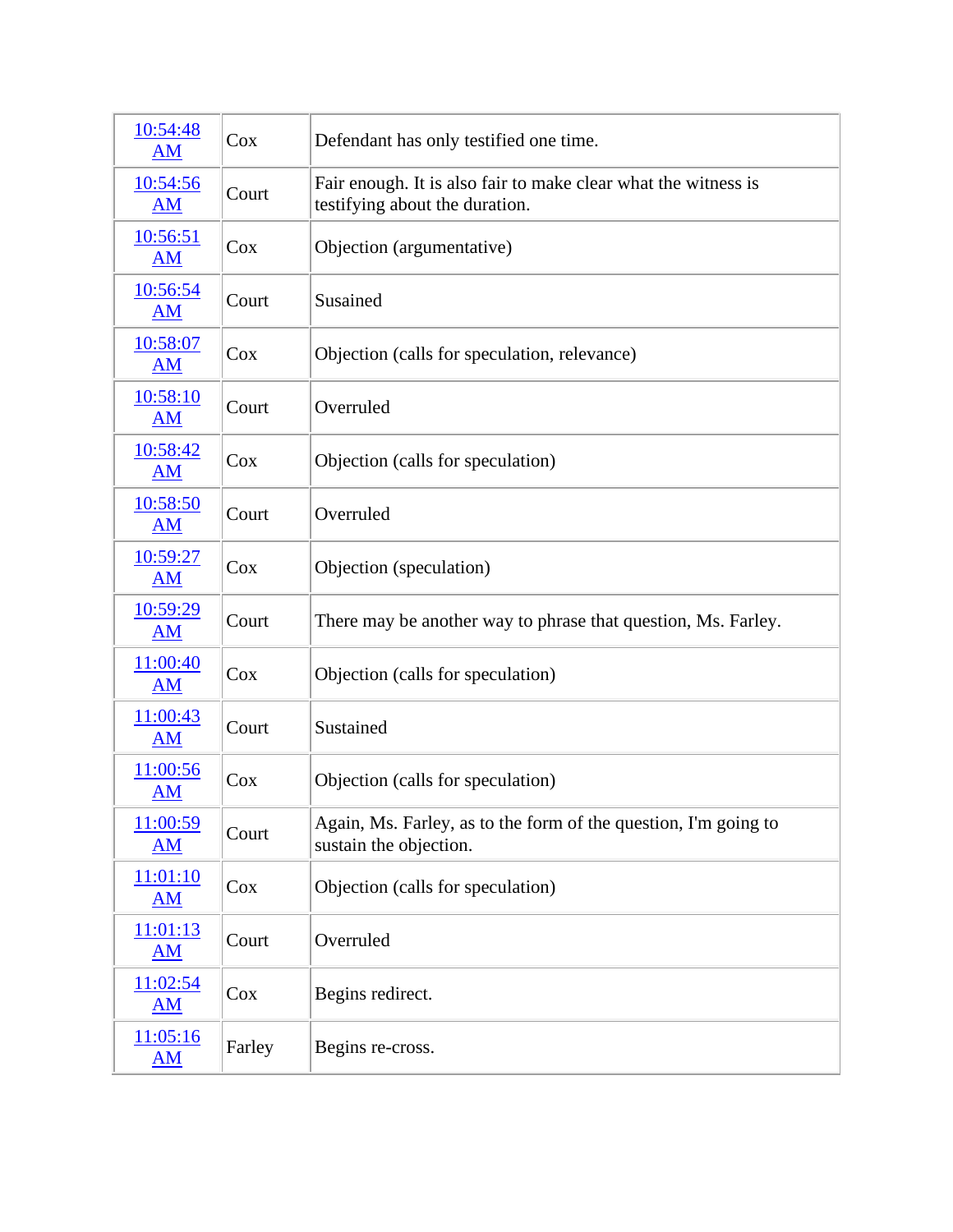| 11:05:28<br>AM                       | Cox    | Objection (argumentative)                                                                                                                                                                      |
|--------------------------------------|--------|------------------------------------------------------------------------------------------------------------------------------------------------------------------------------------------------|
| 11:05:31<br>AM                       | Court  | Sustained                                                                                                                                                                                      |
| 11:05:44<br><b>AM</b>                | Cox    | Objection - it's two different tribunals.                                                                                                                                                      |
| 11:05:54<br><b>AM</b>                | Court  | Overruled                                                                                                                                                                                      |
| 11:06:10<br>AM                       |        | Witness steps down.                                                                                                                                                                            |
| 11:06:21<br>AM                       | Cox    | Defense rests.                                                                                                                                                                                 |
| 11:06:26<br>AM                       | Farley | Request brief recess to determine if the State will have rebuttal.                                                                                                                             |
| 11:06:39<br>AM                       | Court  | Yes. Admonishes jury                                                                                                                                                                           |
| 11:06:47<br>AM                       |        | Jury in recess                                                                                                                                                                                 |
| 11:07:30<br>AM                       | Court  | If the State determines it's not going to put on rebuttal evidence, we'll<br>go straight into closing instructions. Each side will have 30 minutes<br>for closing arguments                    |
| 11:07:57<br>AM                       | Farley | May we have longer?                                                                                                                                                                            |
| 11:08:12<br>AM                       | Court  | I appreciate there's a lot of conflict about the evidence, but there<br>hasn't been a great deal of evidence. I'll give you 40min.                                                             |
| 11:09:31<br><b>AM</b>                |        | Court in recess                                                                                                                                                                                |
| 11:17:06<br>AM                       |        | Court reconvenes; all parties present                                                                                                                                                          |
| 11:17:13<br>AM                       | Farley | No rebuttal.                                                                                                                                                                                   |
| 11:17:19<br>AM                       | Court  | Then we'll bring the jury back, explain that both sides have rested,<br>deliver the closing instructions, then give you each time for closing<br>arguments.                                    |
| 11:19:02<br>$\overline{\mathbf{AM}}$ |        | For the benefit of the gallery, once closing arguments have begun I<br>don't want any reactions from members of the gallery - nothing<br>audible, no facial expressions, no head-nodding, etc. |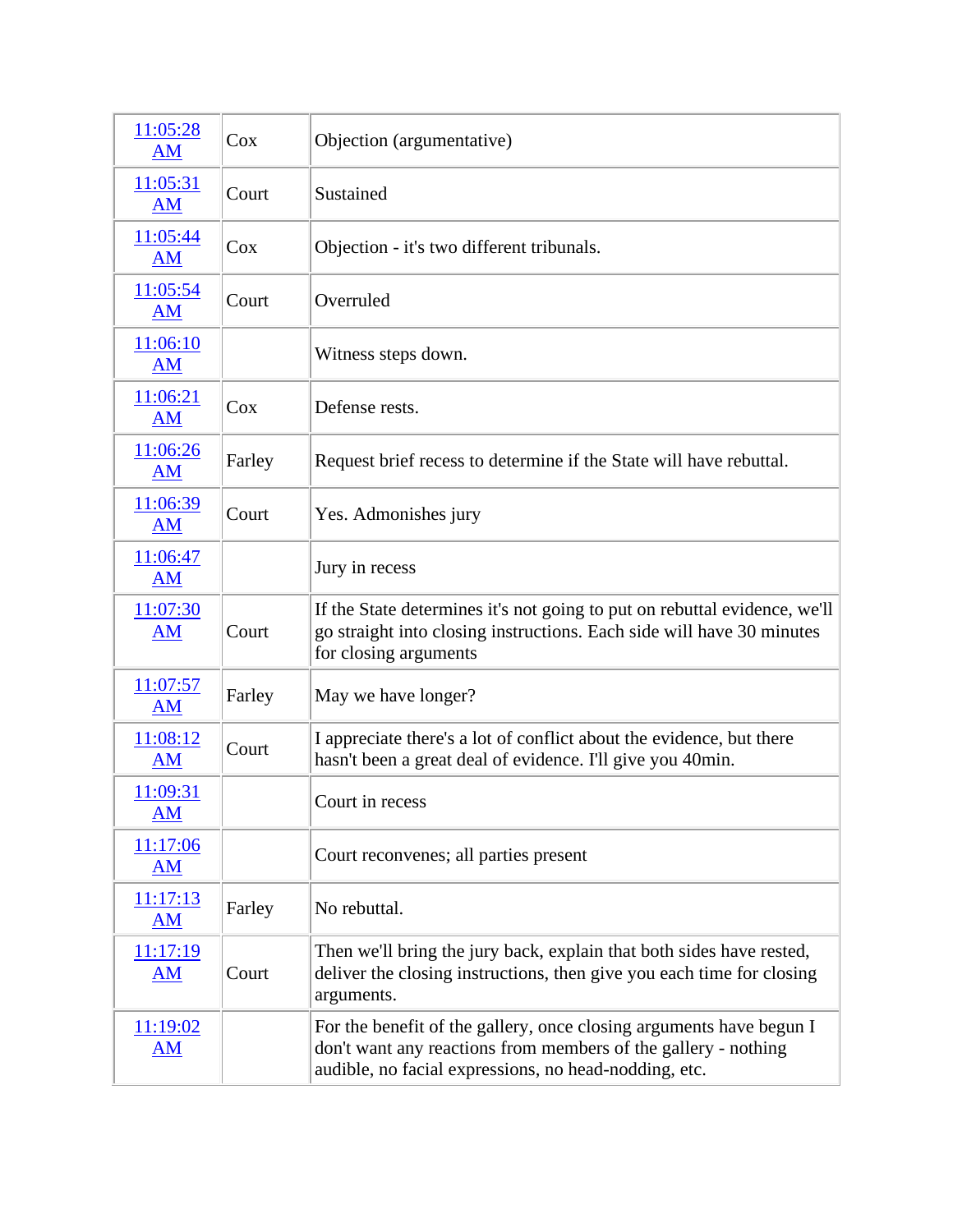| 11:20:54<br>AM        |        | Jury reconvenes; all present                                   |
|-----------------------|--------|----------------------------------------------------------------|
| 11:21:17<br><b>AM</b> | Farley | State will not be providing any further evidence.              |
| 11:21:27<br><b>AM</b> | Court  | Advises jury they have now heard all the evidence in the case. |
| 11:21:45<br><b>AM</b> |        | Reads final jury instructions.                                 |
| 11:30:27<br><b>AM</b> | Farley | Begins closing argument.                                       |
| 11:43:41<br><b>AM</b> | Cox    | Object to the characterization.                                |
| 11:43:47<br><b>AM</b> | Court  | The jury will recall the evidence that came in.                |
| 12:01:49<br><b>PM</b> | Court  | We'll take a brief recess                                      |
| 12:02:01<br><b>PM</b> |        | Court and jury in recess                                       |
| 12:11:23<br><b>PM</b> |        | Court reconvenes; all parties present                          |
| 12:12:00<br><b>PM</b> |        | Jury reconvenes; all present                                   |
| 12:12:27<br><b>PM</b> | Cox    | Begins closing argument.                                       |
| 12:14:26<br><b>PM</b> | Farley | Objection                                                      |
| 12:14:27<br><b>PM</b> | Court  | Sustained                                                      |
| 12:18:39<br><b>PM</b> | Farley | Objection (improper)                                           |
| 12:18:41<br><b>PM</b> | Court  | I'm going to ask you to move on.                               |
| 12:22:13<br>PM        | Farley | Objection (facts not in evidence)                              |
| 12:22:16<br>PM        | Court  | Sustained                                                      |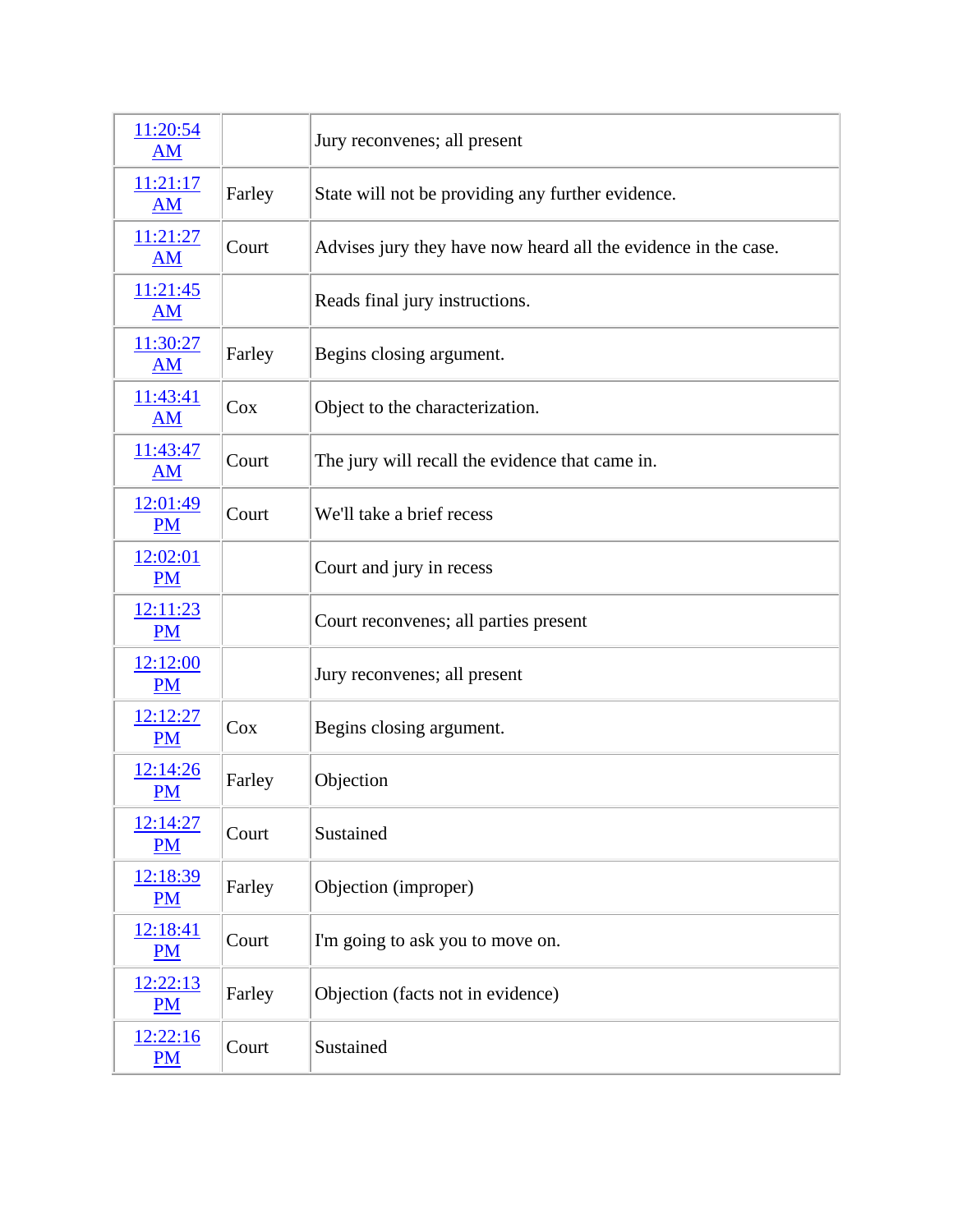| 12:22:28<br><b>PM</b> | Farley | Objection                                                                                                                             |
|-----------------------|--------|---------------------------------------------------------------------------------------------------------------------------------------|
| 12:22:29<br><b>PM</b> | Court  | Overruled                                                                                                                             |
| 12:24:17<br><b>PM</b> | Farley | Objection - 412                                                                                                                       |
| 12:24:18<br><b>PM</b> | Court  | I've not heard an argument that suggests 412.                                                                                         |
| 12:26:46<br><b>PM</b> | Farley | Objection (facts not in evidence, improper argument)                                                                                  |
| 12:27:08<br><b>PM</b> |        | $\frac{1}{\sqrt{1}}$                                                                                                                  |
| 12:27:58<br><b>PM</b> | Court  | The obejction is sustained.                                                                                                           |
| 12:34:22<br><b>PM</b> | Farley | Objection (facts not in evidence)                                                                                                     |
| 12:34:24<br><b>PM</b> | Court  | It's argument at this point. I'll allow it.                                                                                           |
| 12:36:44<br><b>PM</b> | Farley | Objection (facts not in evidence)                                                                                                     |
| 12:36:47<br><b>PM</b> | Court  | Again, it's argument. I'm going to allow it.                                                                                          |
| 12:43:04<br><b>PM</b> | Farley | Begins rebuttal closing argument.                                                                                                     |
| 12:47:39<br><b>PM</b> | Court  | Addresses jury re alternate.                                                                                                          |
| 12:48:28<br><b>PM</b> |        | #3 selected as alternate                                                                                                              |
| 12:48:50<br><b>PM</b> | Court  | Addresses #3                                                                                                                          |
| 12:49:03<br><b>PM</b> |        | <b>Bailiff</b> sworn                                                                                                                  |
| 12:49:39<br>PM        |        | Jury retires for deliberations                                                                                                        |
| 12:50:22<br>PM        | Court  | Directs counsel and defendant to remain within 10 minutes of the<br>courthouse. Counsel are to give their phone numbers to the clerk. |